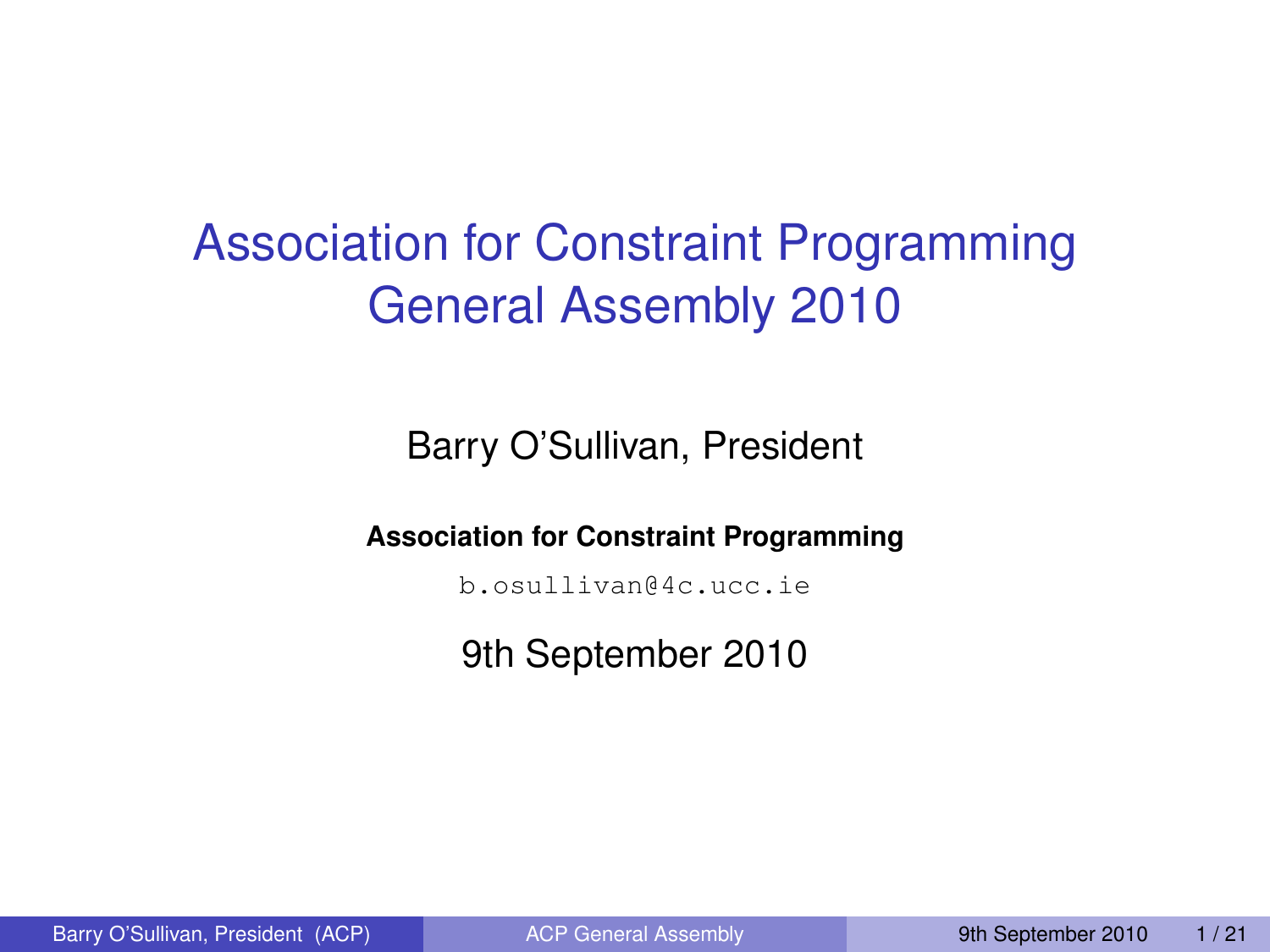# Agenda

### Officers' Reports

- Welcome Barry O'Sullivan
- ACP Distinguished Service Award
- President's Report Barry O'Sullivan
- Secretary's Report on the ACP Election 2010 Jimmy Lee
- Treasurer's Report Thomas Schiex
- Open discussion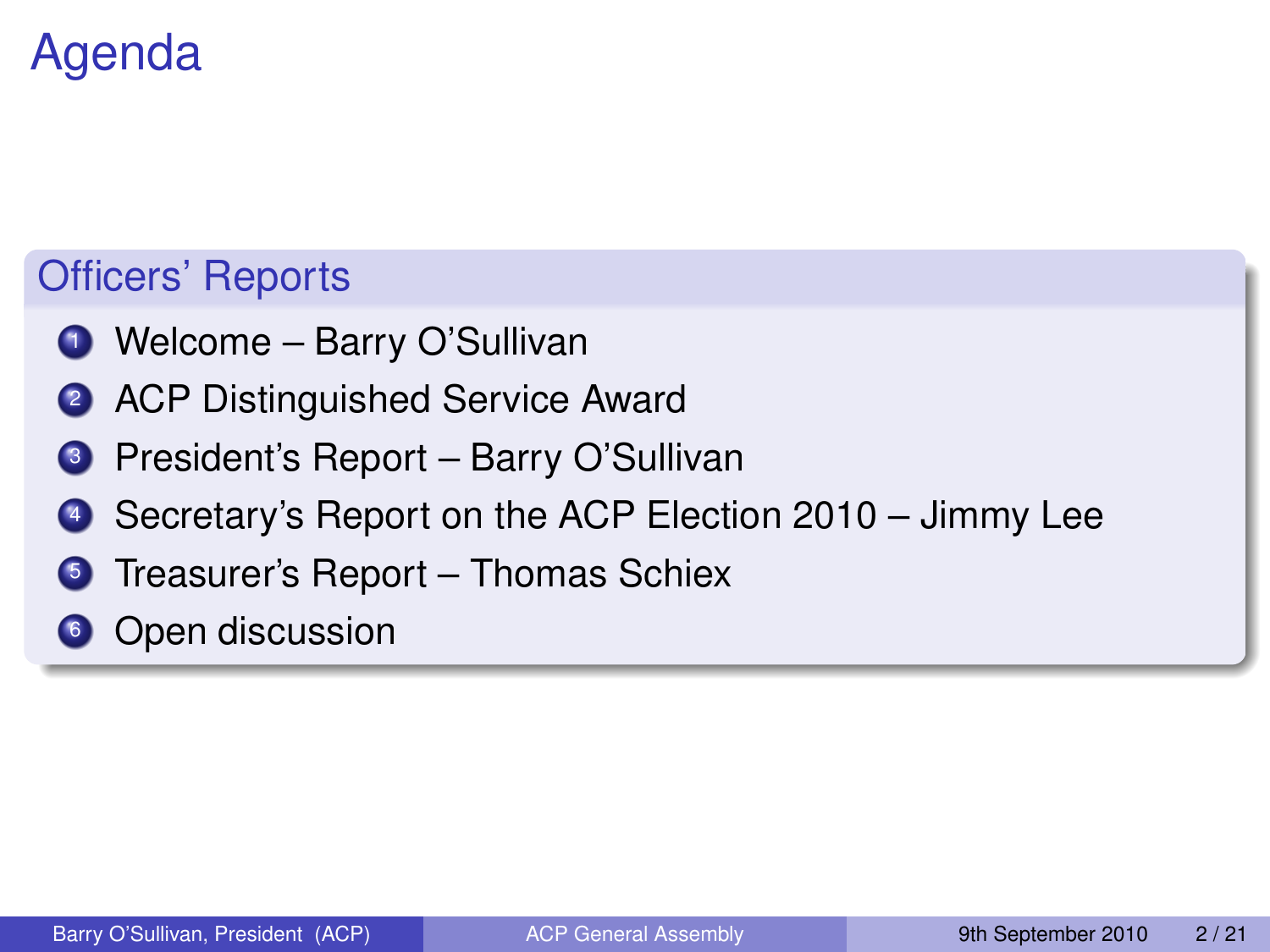# President's Report

- [The Executive Committee 2010](#page-3-0)
- 2 [CP Conferences 2010–2012](#page-5-0)
- 3 [ACP Web-sites are being Revamped](#page-7-0)
	- **[ACP Summer School](#page-8-0)**
	- **[Standardisation Working Group](#page-9-0)**
	- **[ACP Awards](#page-10-0)**
	- 7 [Announcements from the Constraints Journal](#page-13-0)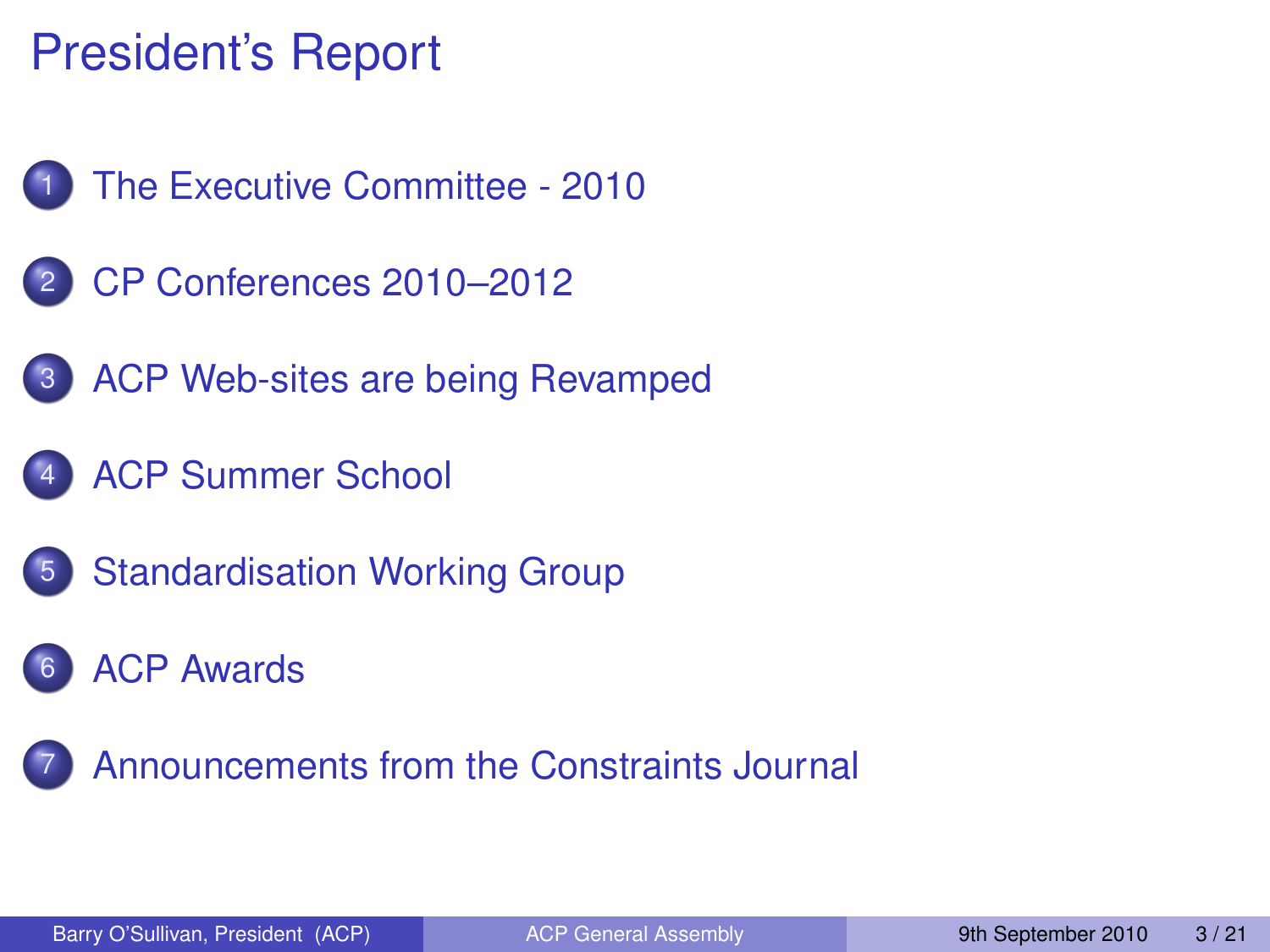The ACP Executive Committee in 2010

### All Elected Members

- John Hooker Elected 2009-2012
- 
- 
- 
- 
- 
- <span id="page-3-0"></span>

• Pedro Meseguer **Elected 2007-2010** • Barry O'Sullivan **Elected 2009-2012** Karen Petrie Elected 2009-2010 • Thomas Schiex **Elected 2007-2010 • Peter Stuckey Elected 2009-2012** • Roland Yap **Elected 2009-2010** 

Jimmy Lee acted as Secretary – non-voting on the EC.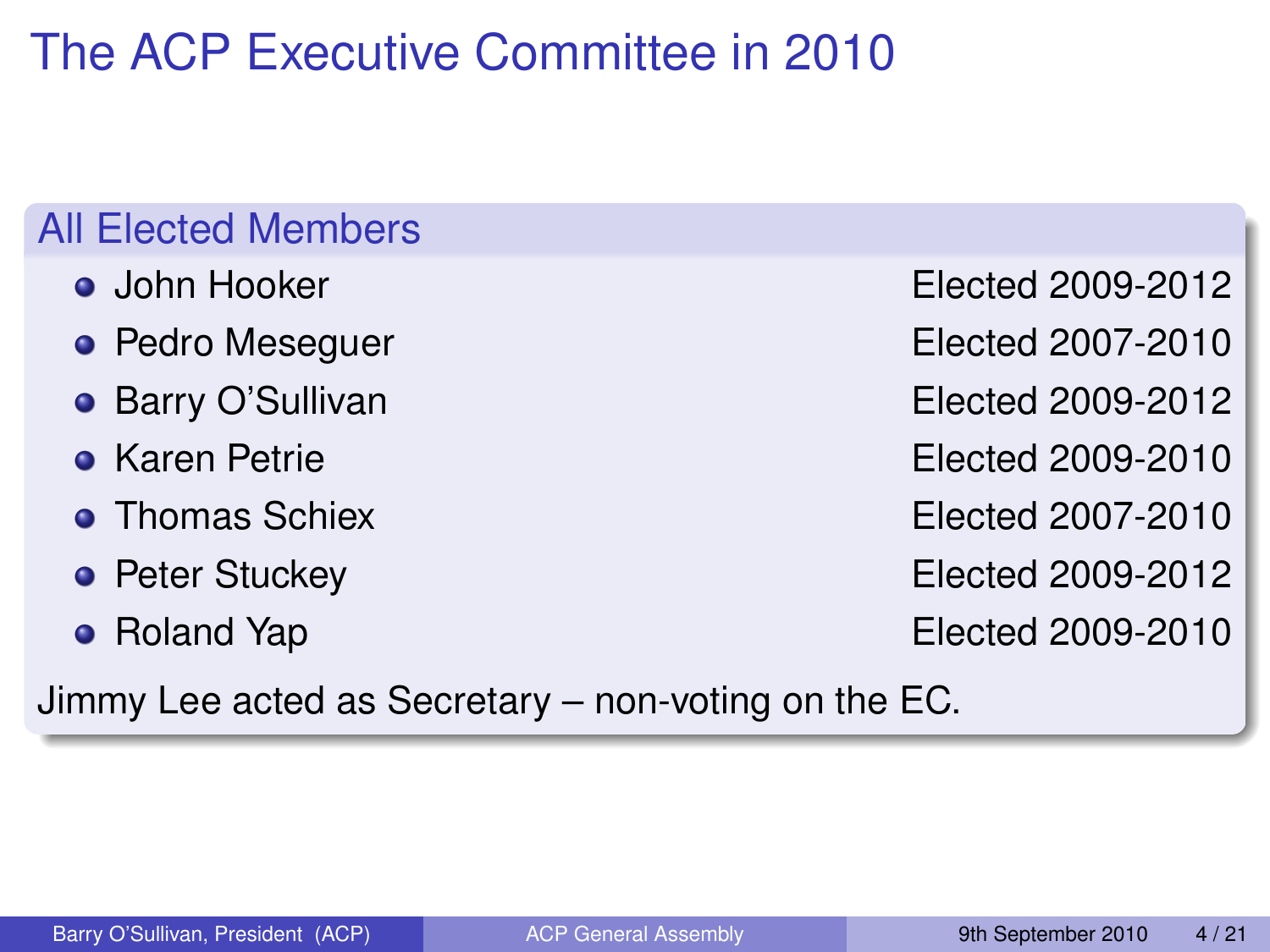# The ACP Executive Committee in 2010

### Members whose terms run beyond the end of 2010

- 
- 
- 
- 
- 
- 
- 

John Hooker Elected 2009-2012 • Pedro Meseguer **Elected 2007-2010** • Barry O'Sullivan **Elected 2009-2012** Karen Petrie Elected 2009-2010 • Thomas Schiex **Elected 2007-2010 • Peter Stuckey Elected 2009-2012** • Roland Yap **Elected 2009-2010**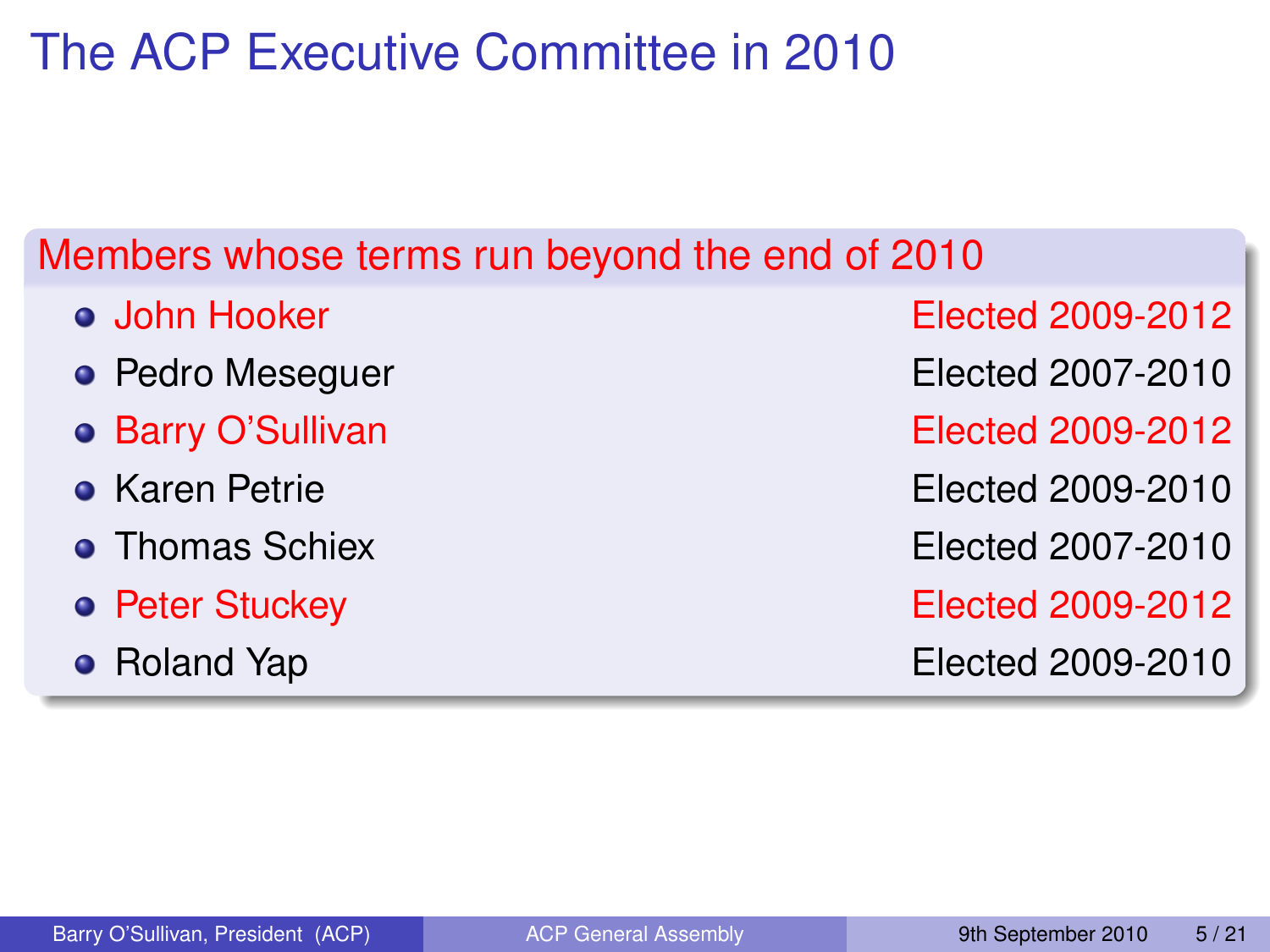# CP 2010 – St. Andrews, Scotland

## Chairs of the Conference

- **Programme Chair:** Dave Cohen
- **Conference Chair:** Karen Petrie

## Local Organising Committee

- Peter Jeavons (Oxford),
- Chris Jefferson (St. Andrews),
- Alan Frisch (York),
- Ian Gent (St. Andrews),
- Angela Miguel (St. Andrews),
- Ian Miguel (St. Andrews),
- Patrick Prosser (Glasgow)
- <span id="page-5-0"></span>**• Barbara Smith (Leeds).**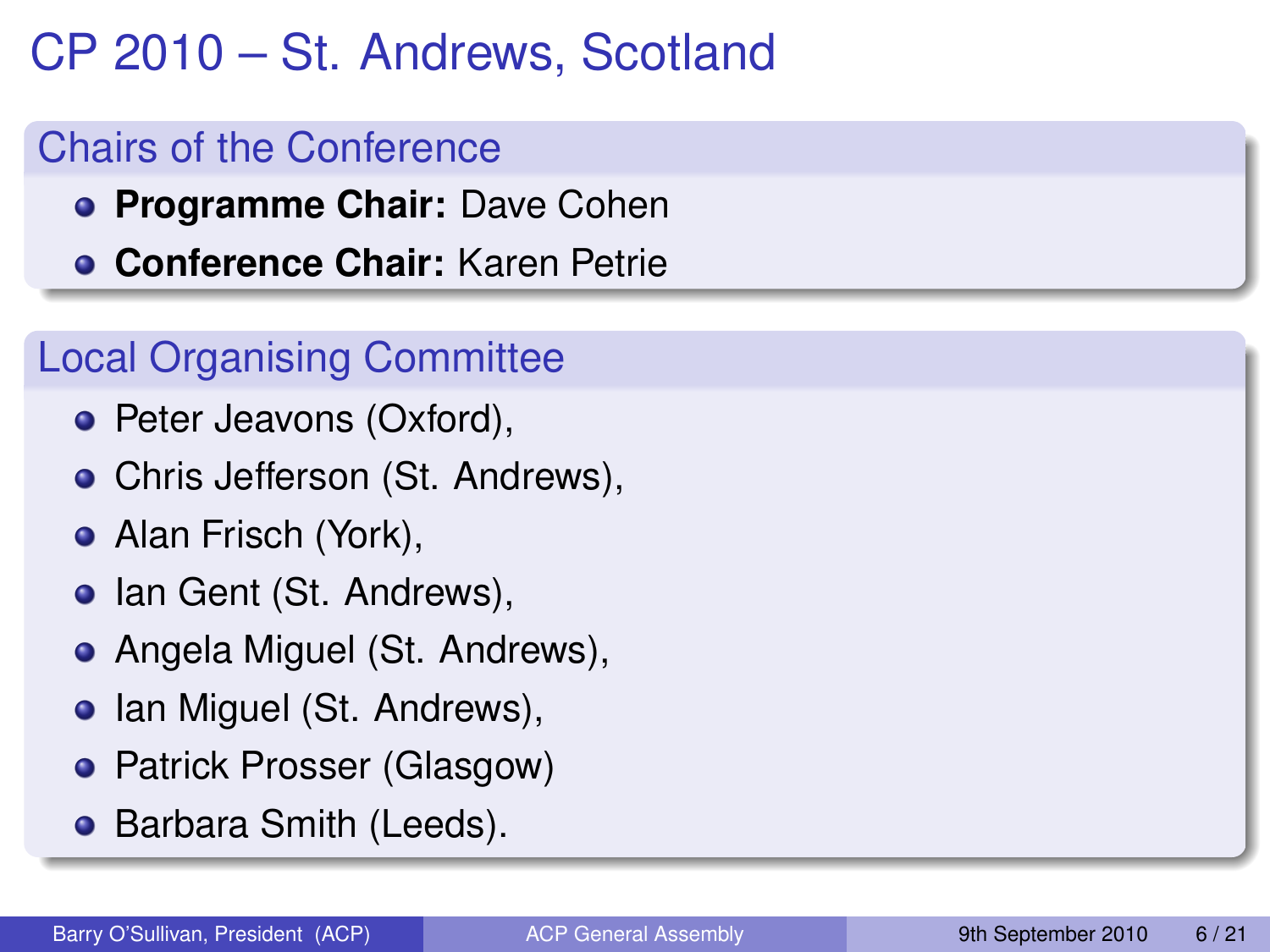CP Conferences in 2011 and 2012

### CP 2011 – Perugia, Italy

- **Programme Chair:** Jimmy Lee
- **Conference Chair:** Stefano Bistarelli

## CP 2012 – Quebec City, Canada

- **Programme Chair:** TBD
- **Conference Chairs:** Gilles Pesant and Claude-Guy Quimper
- **Additional Local Chair:** Louis Martin Rouseau

#### CP 2013

Call for Bids will be circulated shortly.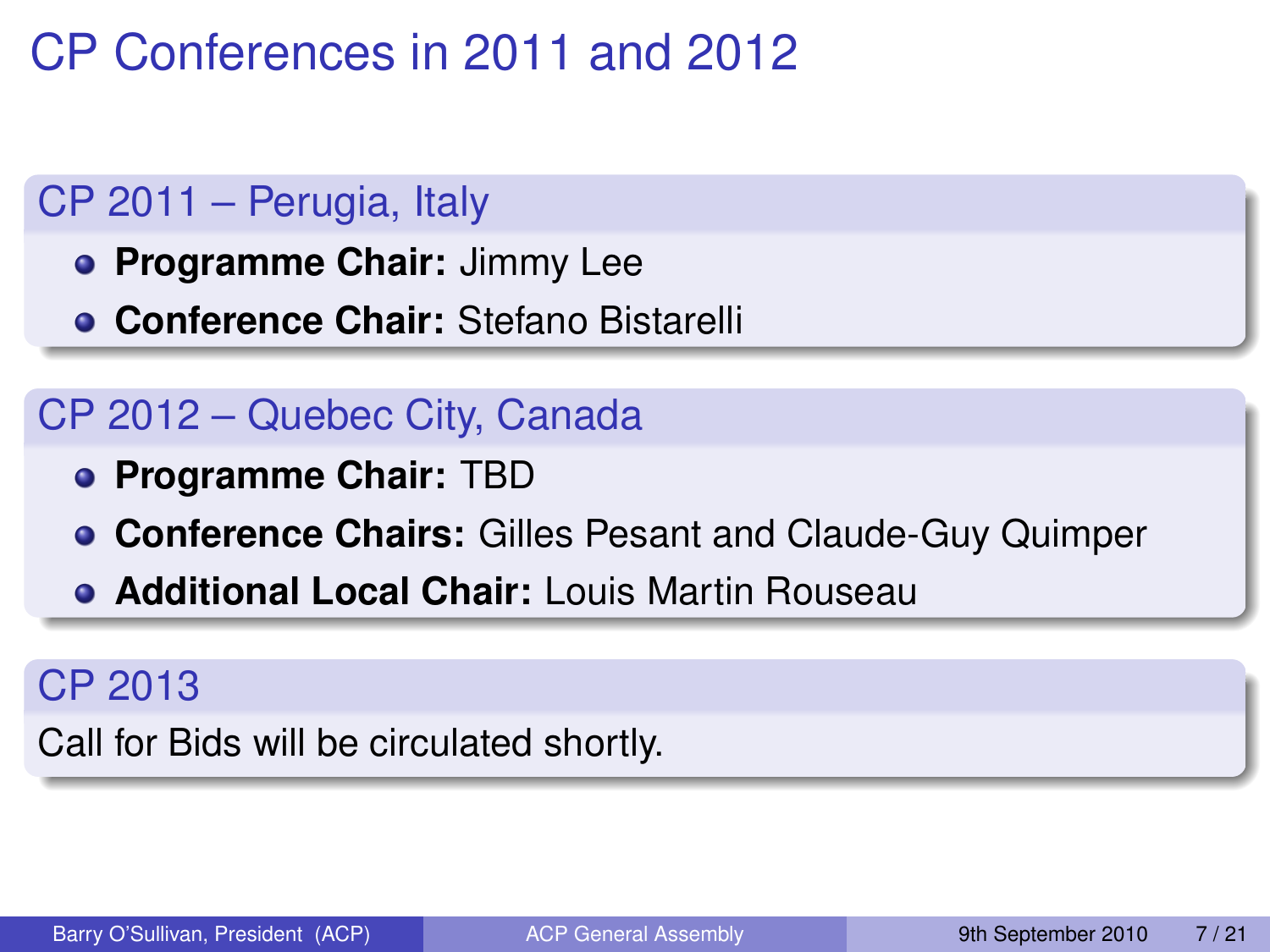# ACP Web-sites

## New Site

New site coming online with fully up-to-date information and an online member account system.

```
http://4c110.ucc.ie/aiai/acp-demo/
```
ACP Web-site

<http://www.4c.ucc.ie/acp>

<http://www.a4cp.org>

#### CP Online

<http://www.4c.ucc.ie/cponline>

<span id="page-7-0"></span><http://www.cponline.org>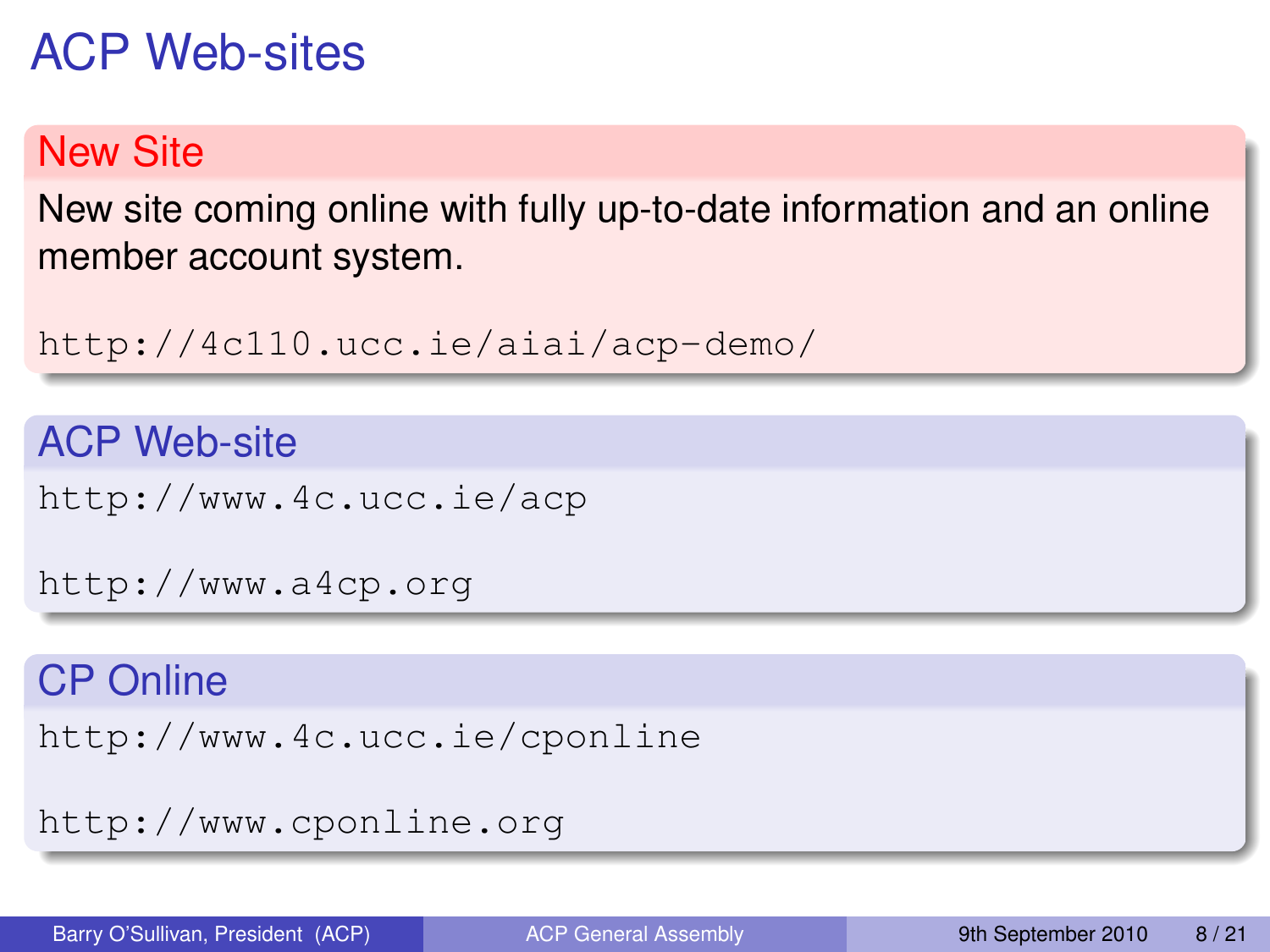# ACP Summer School on Constraint Programming

### 2010 Summer School

- 3-7 May, Aussois, France
- Organized by Y. Deville and C. Solnon
- Program included both introductory courses on the grounds of CP, with practicals with the Comet programming language, and advanced courses on challenging research areas of CP.
- **•** The speakers were Yves Deville, Pierre Flener, Christophe Lecoutre, Laurent Michel, Gilles Pesant, Jean-Charles Régin, Thomas Schiex, Christine Solnon, and Pascal Van Hentenryck.

• 51 participants

## 2011 Summer School

We know of one excellent bid, but others will be welcome in response to the Call for Bids.

<span id="page-8-0"></span>Barry O'Sullivan, President (ACP) [ACP General Assembly](#page-0-0) 9th September 2010 9th September 2010 9th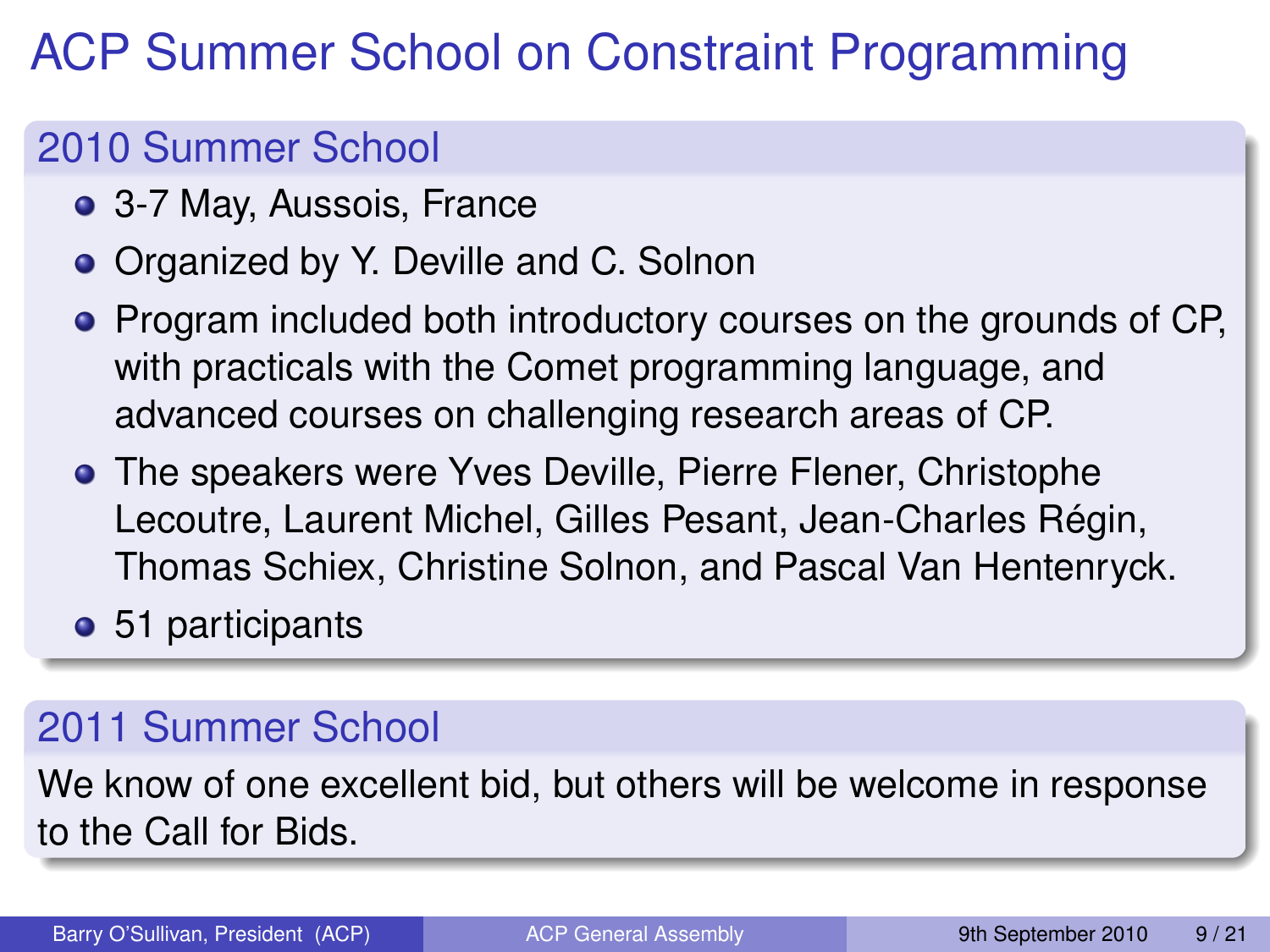# Establishment of a CP Standardisation Working Group

- Autumn of 2008, Jacob Feldman (4C) and Narendra Jussien (Ecole des Mines, Nantes) proposed to establish a Standardization Work Group supported by the ACP.
- Inclusive participation
- <http://www.cpstandards.org>
- On March 25, 2010 Java Community Process (JCP) published the Early Draft Review of the JSR-331 "Constraint Programming API"
- **Discussion Forum**
- Focus on working towards standards to make CP advances available to the business community.
- Please attend tomorrows discussion panel on this subject.
- <span id="page-9-0"></span>JSR 331 has been nominated for most innovative JSR of the year for JCP Program Awards.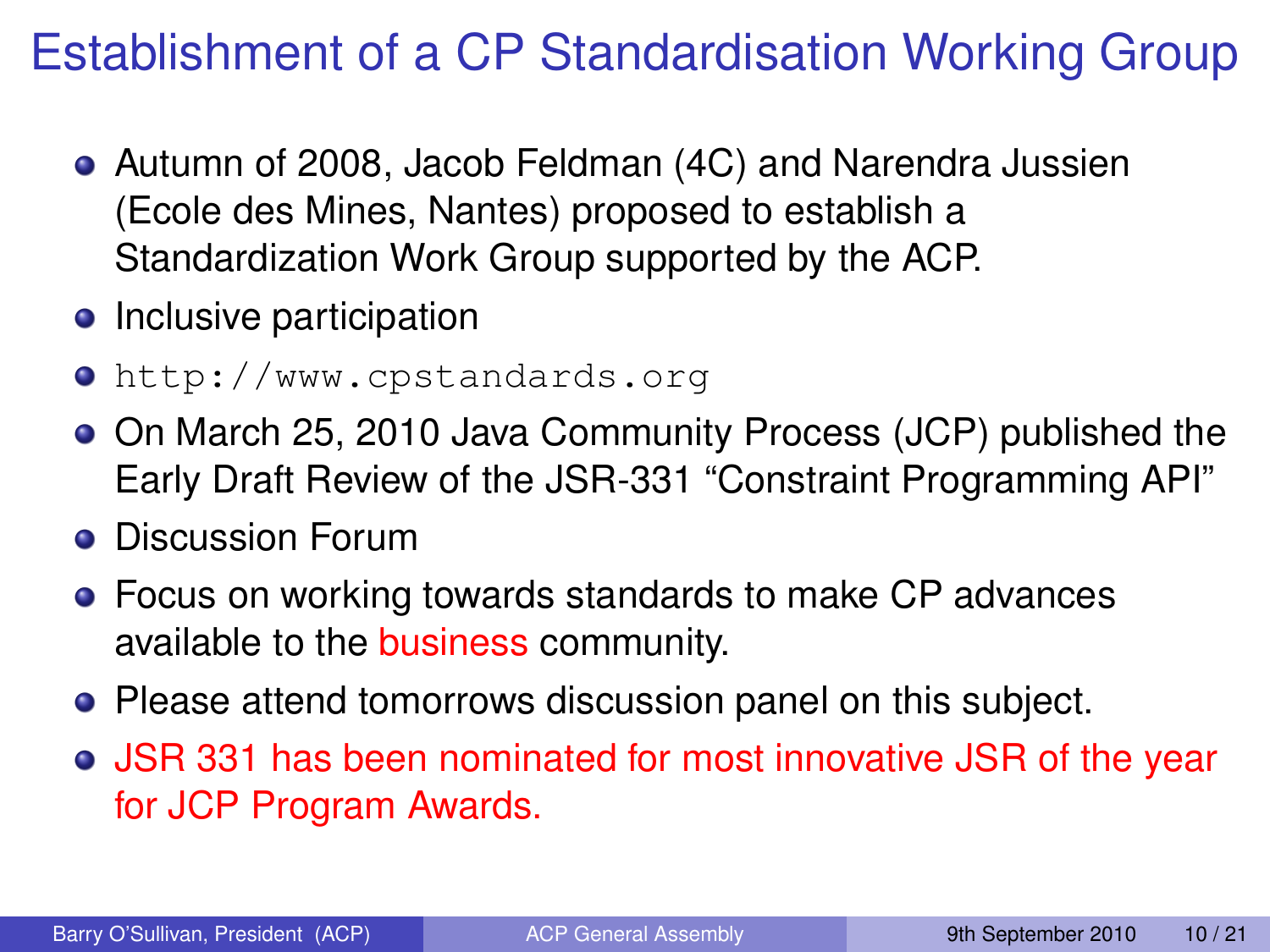## ACP Distinguished Service Award 2010

This year's recipient

Francesca Rossi, University of Padova.

**Nominated by:** Christian Bessiere.

#### Award Committee

<span id="page-10-0"></span>Dave Cohen, Ian Gent, Jimmy Lee, Barry O'Sullivan (Chair), and Peter Stuckey.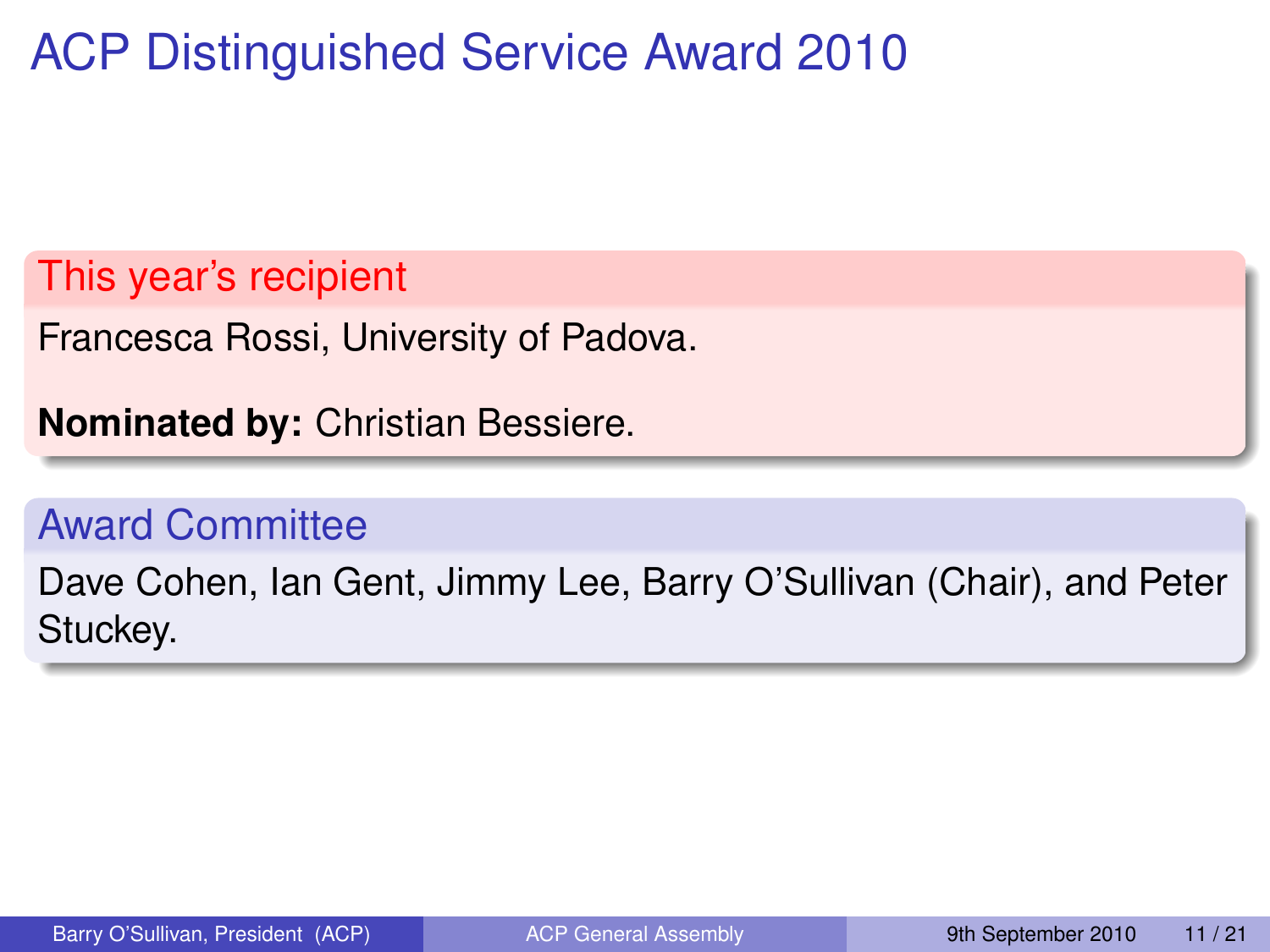## ACP Doctoral Research Award 2010

This year's recipient – presentation at 10am Guido Tack, "Constraint propagation: Models, techniques, implementation"

**Nominated by:** Christian Schulte.

Award Committee

Brahim Hnich, John Hooker (Chair), Mark Wallace.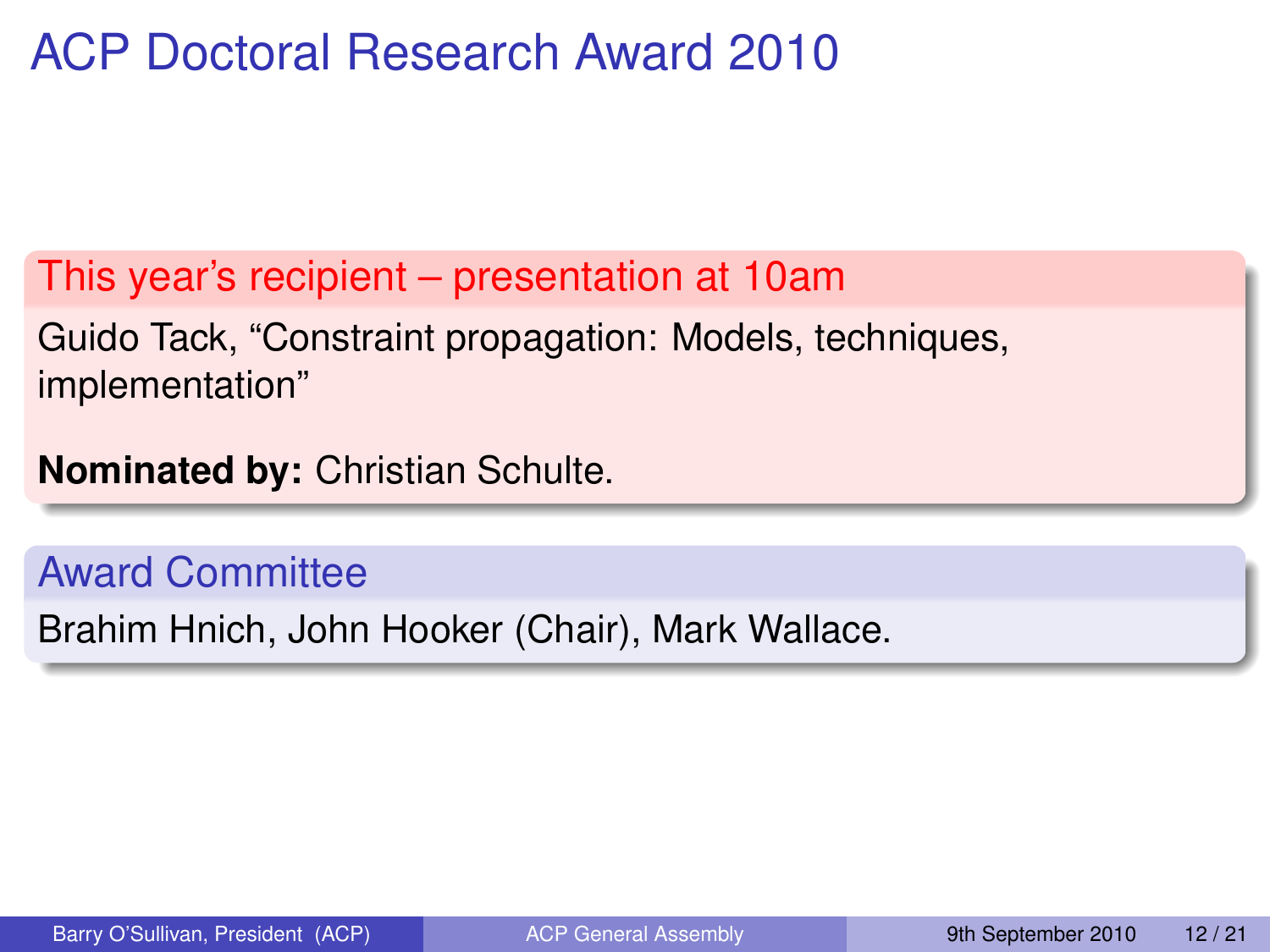## ACP Research Excellence Award 2011

A Call for Nominations will be circulated for the 2011 award.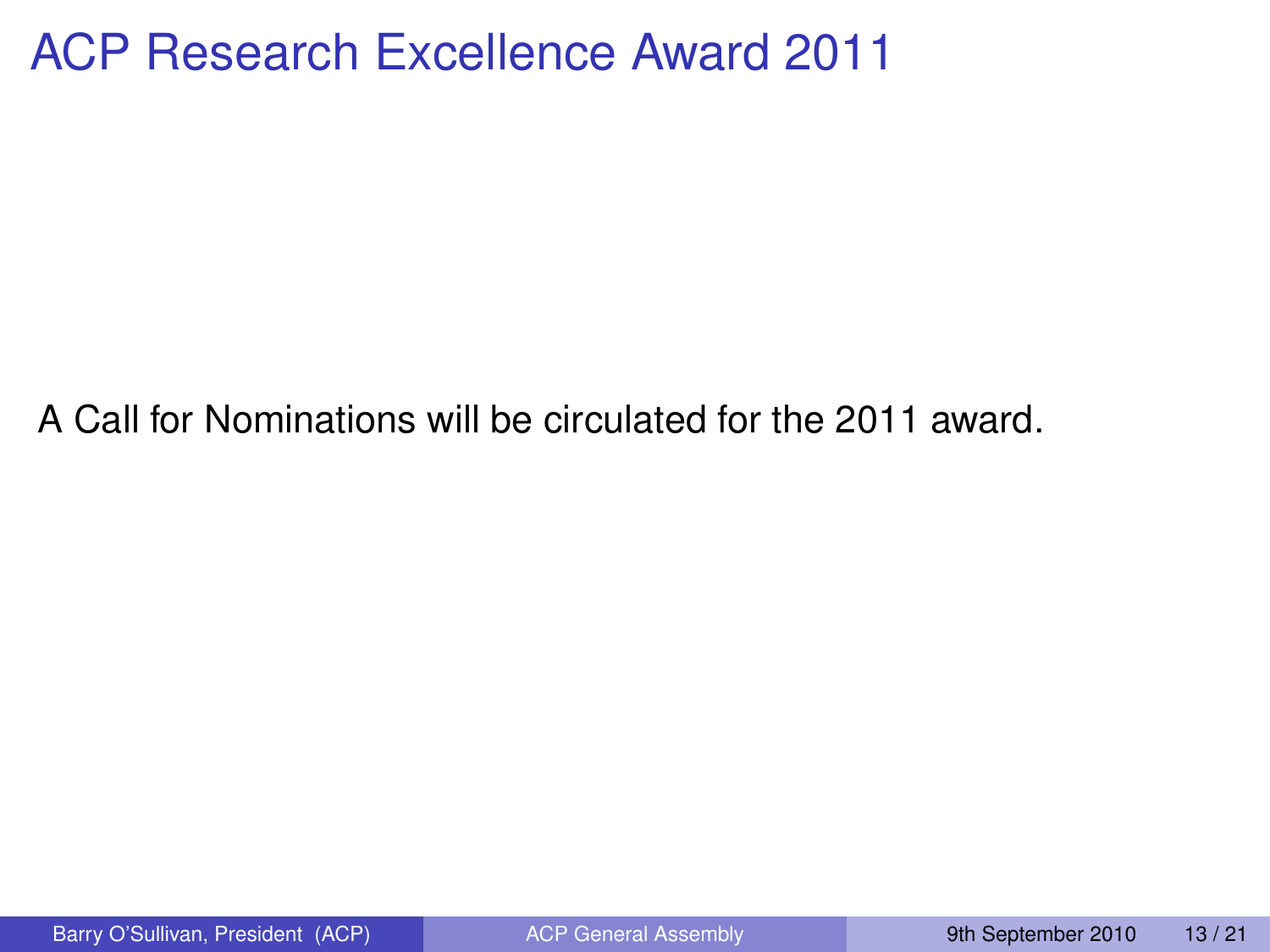## Announcements from the Constraints Journal

#### Surveys Editor, Thomas Schiex, INRA Toulouse, France

<span id="page-13-0"></span>Survey papers provide a full-length, state-of-the-art review on a well-defined topic. References to other media, such as stable web references, executable code or sources, benchmarks, videos, and animations, are welcome. Proposals for survey articles may cover theoretical or application-oriented topics that have witnessed significant developments and have not been recently surveyed.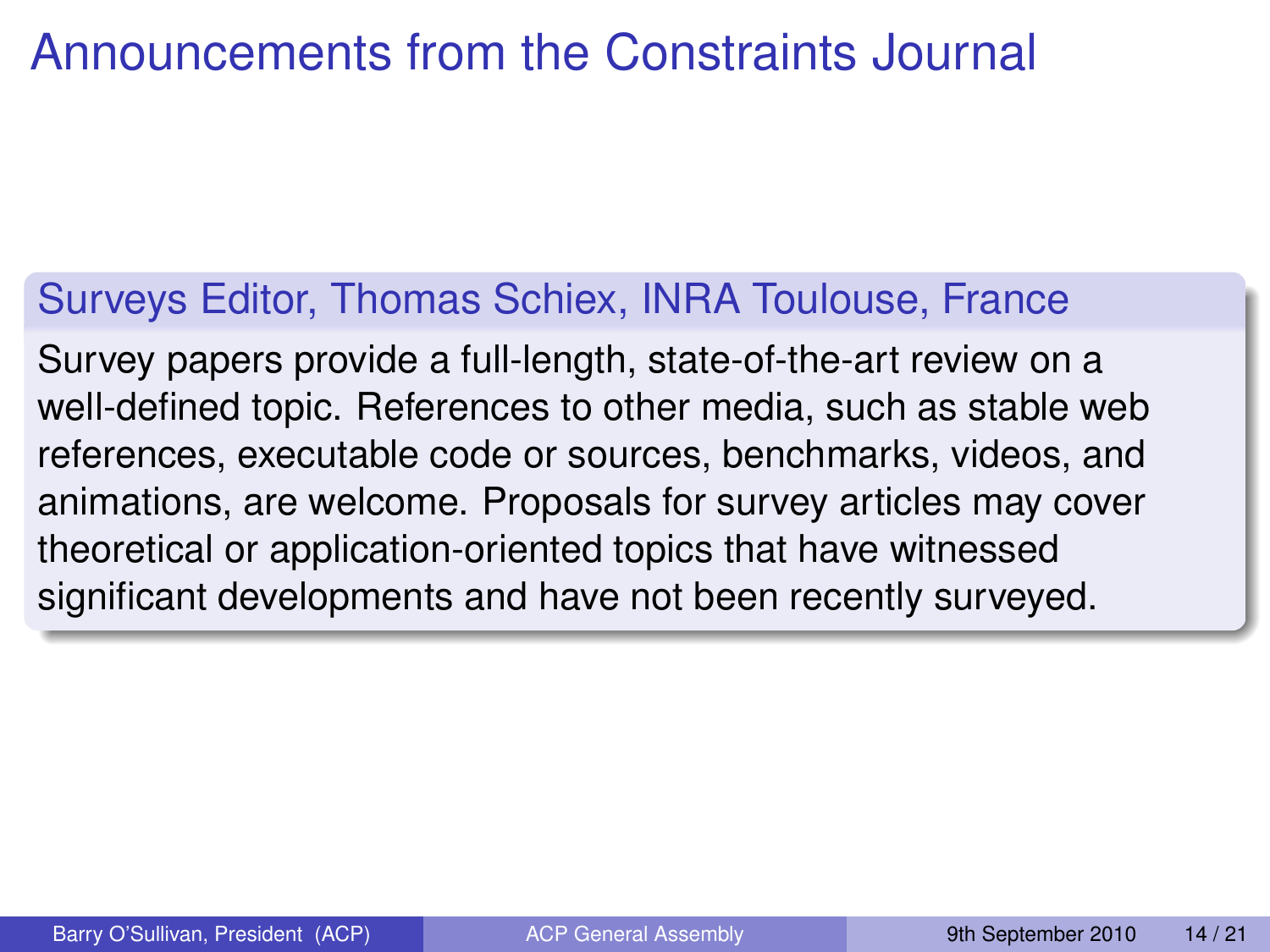## Announcements from the Constraints Journal

### Applications Editor, Helmut Simonis, 4C, Ireland

Application papers describe real-life applications of Constraint Programming in areas such as industry, education, health, and government. Papers discussing real-life oriented benchmark problems, especially comparing constraint formulations with other solution techniques, will also be considered. Submissions will be critically refereed considering novelty, impact and awareness of related work.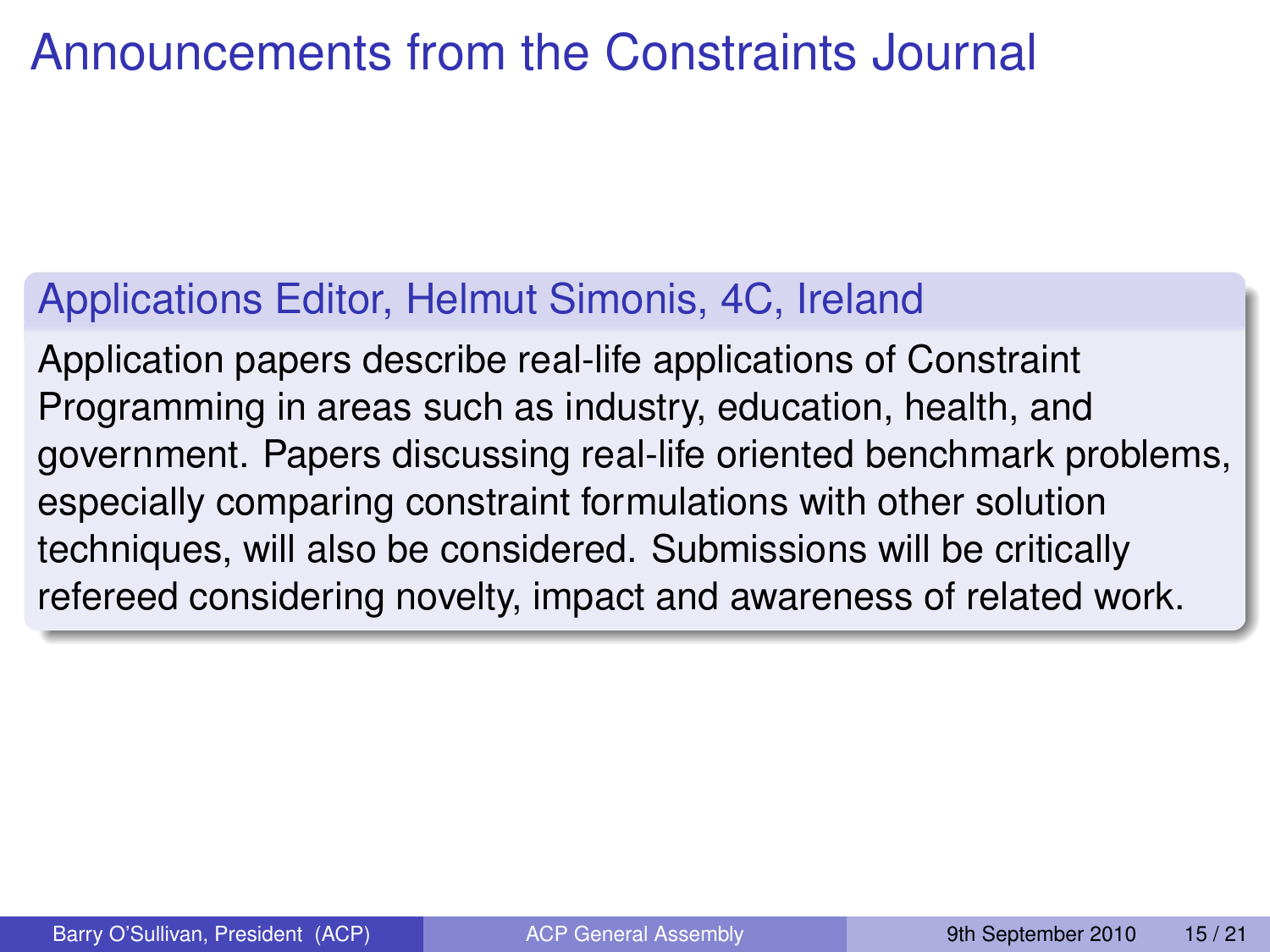## Announcements from the Constraints Journal

#### Letters Editor, Chris Beck, University of Toronto, Canada

Letters are welcome on any topic relevant to the journal scope which present novel, high-quality research that has not appeared and is not under review elsewhere, including in a conference. Letters provide a forum for considering contributions, such as important technical results, experimental results providing a relevant evaluation of a previously proposed algorithm (by the author of the Letter or others), or improvements and corrections of results already in the literature.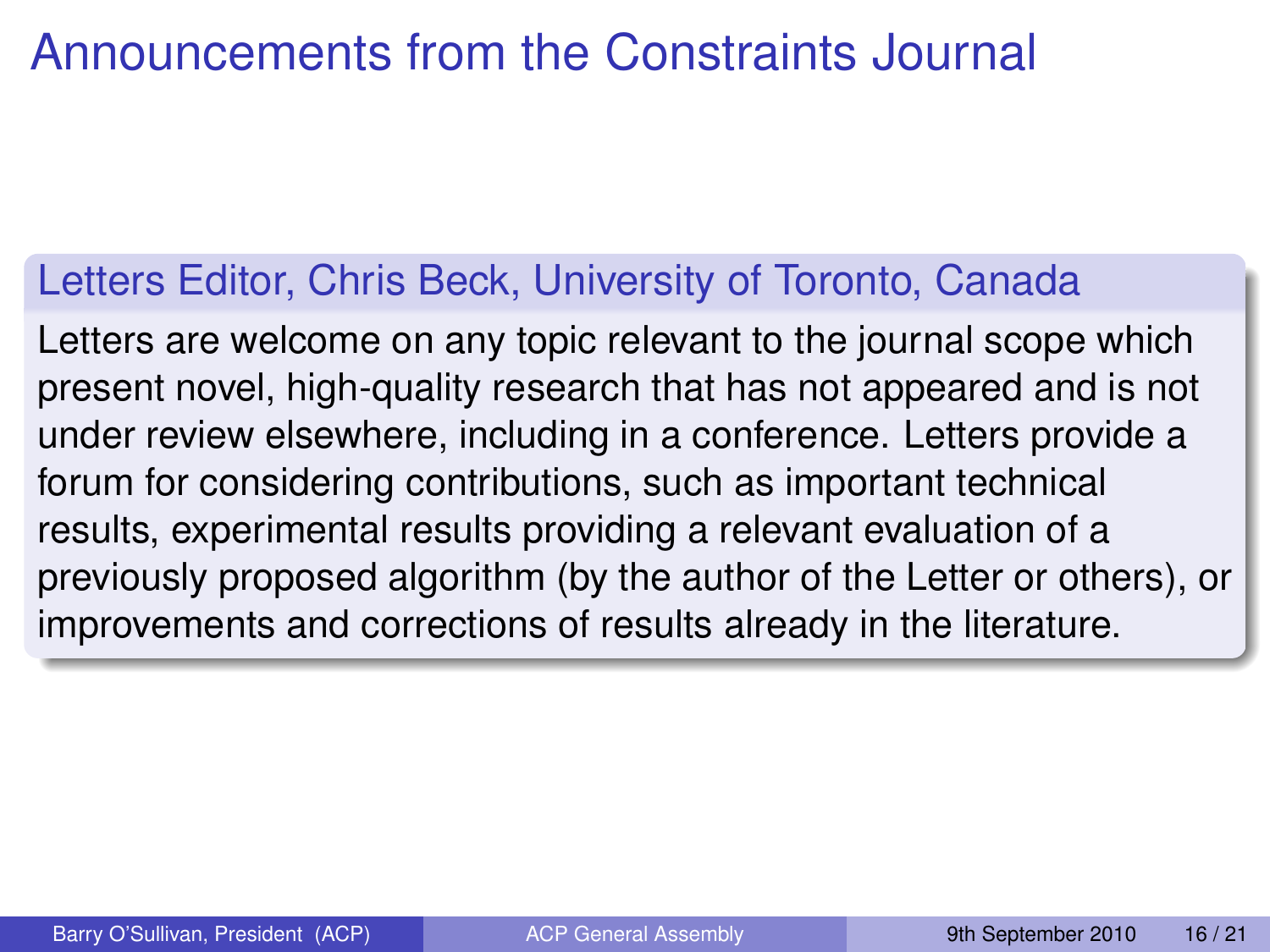# Secretary's Report – 2010 ACP EC Election

- Dictated by the new By-laws passed at CP 2007
- Election Committee appointed by the EC and chaired by the **Secretary** 
	- $\blacktriangleright$  Jimmy Lee (Chair)
	- $\blacktriangleright$  John Hooker
	- $\triangleright$  Barry O'Sullivan
	- $\blacktriangleright$  Peter Stuckey
- **The Election Committee:** Nominate at least one person for every vacancy; Receive nominations from the community; Run the election.

#### **• Retiring EC members:**

- $\triangleright$  Karen Petrie and Roland Yap (elected to 2-year term in 2008)
- $\triangleright$  Pedro Meseguer and Thomas Schiex (elected to 3-year term in 2007)
- 4 vacancies of 4-year term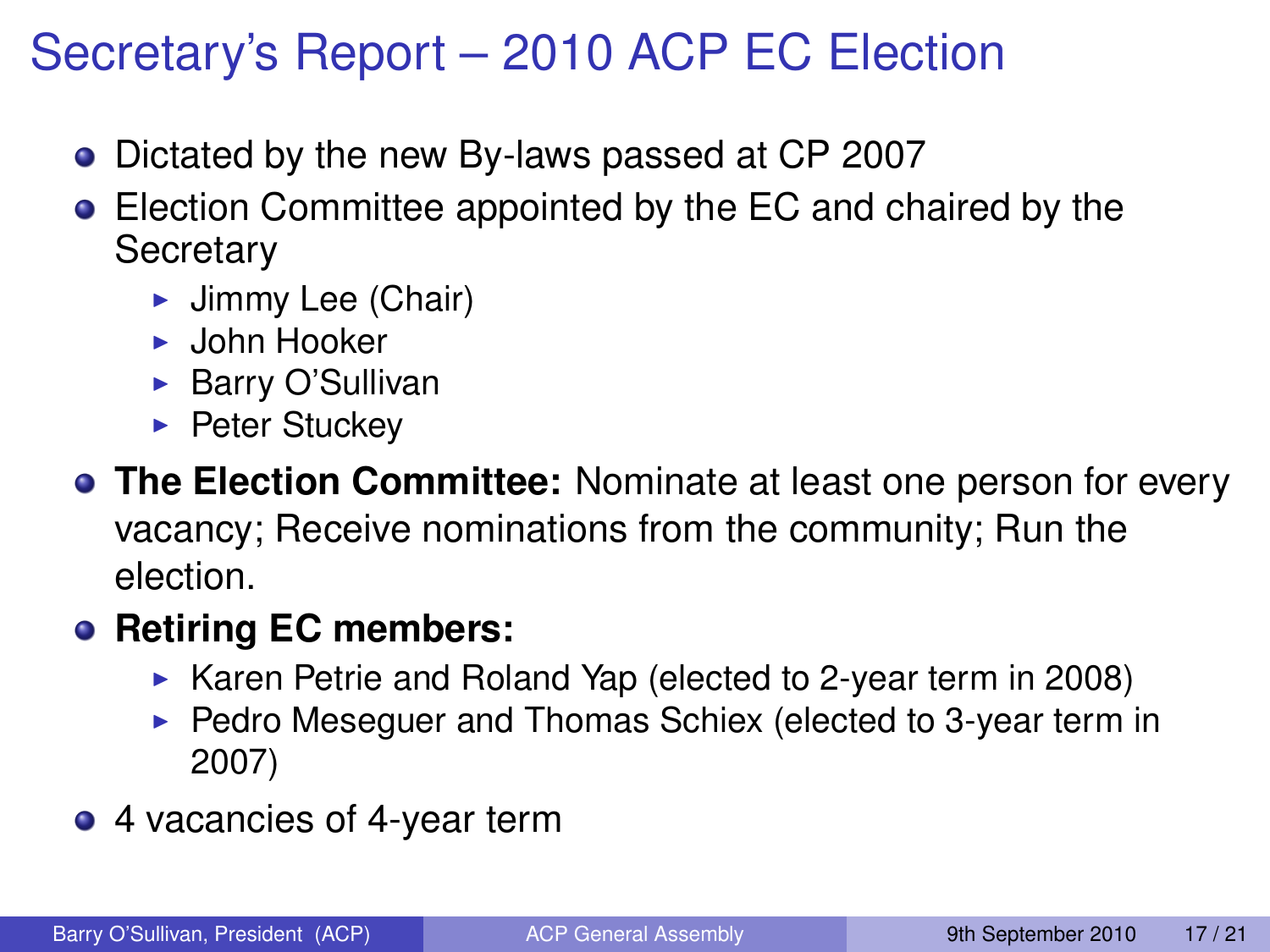# 10 Nominations

- Pedro Barahona
- **Stefano Bistarelli**
- **Yves Deville**
- **•** Peter Jeavons
- **Karen Petrie**
- **Thomas Schiex**
- Paul Shaw
- **Helmut Simonis**
- **Christine Solnon**
- Roland Yap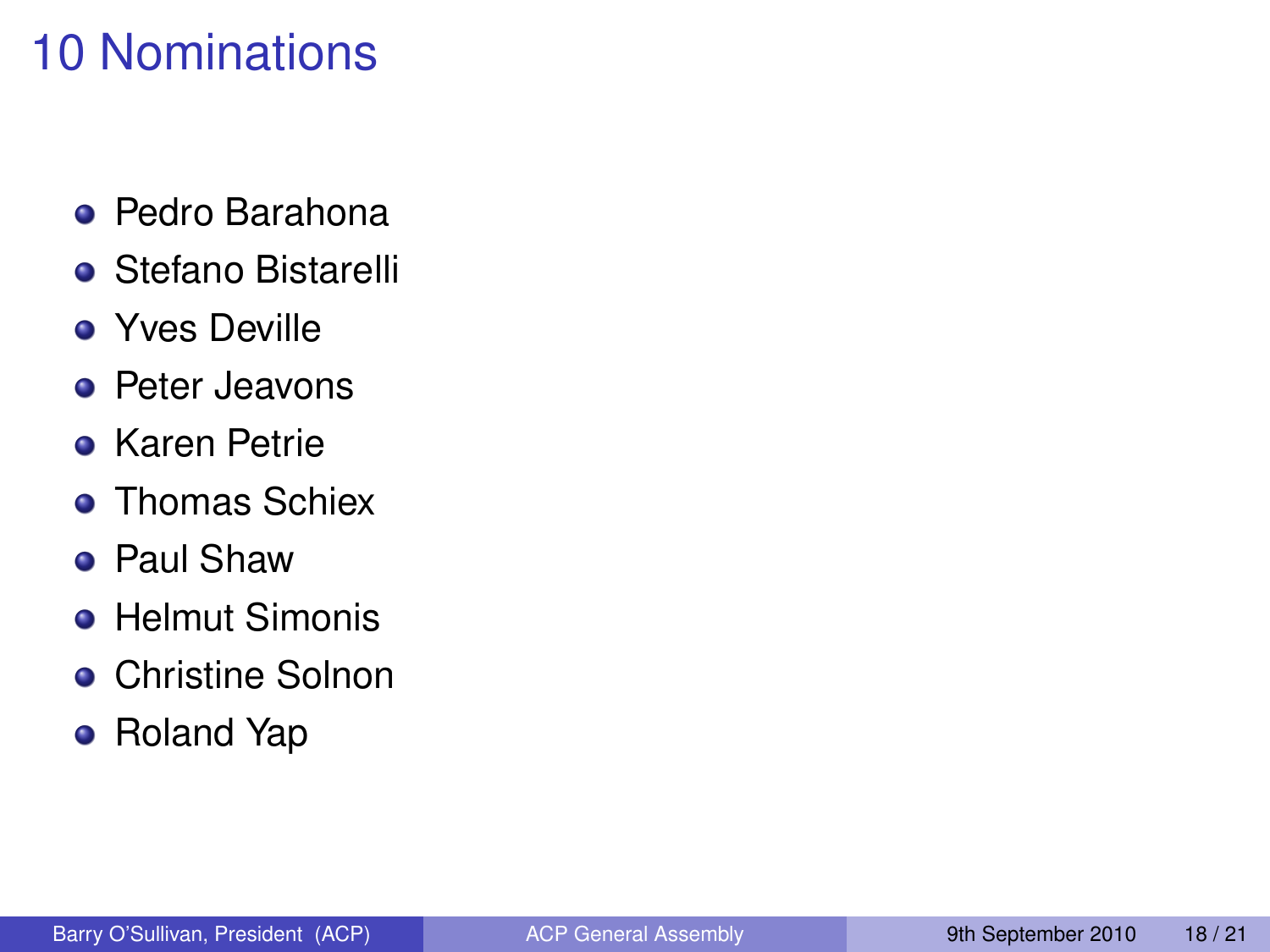# The Election

### **Details**

- Voting period: August 1 to 31, 2010
- Number of votes: 128
- Newly elected EC members
	- **Yves Deville**
	- $\blacktriangleright$  Thomas Schiex
	- $\blacktriangleright$  Helmut Simonis
	- **Roland Yap**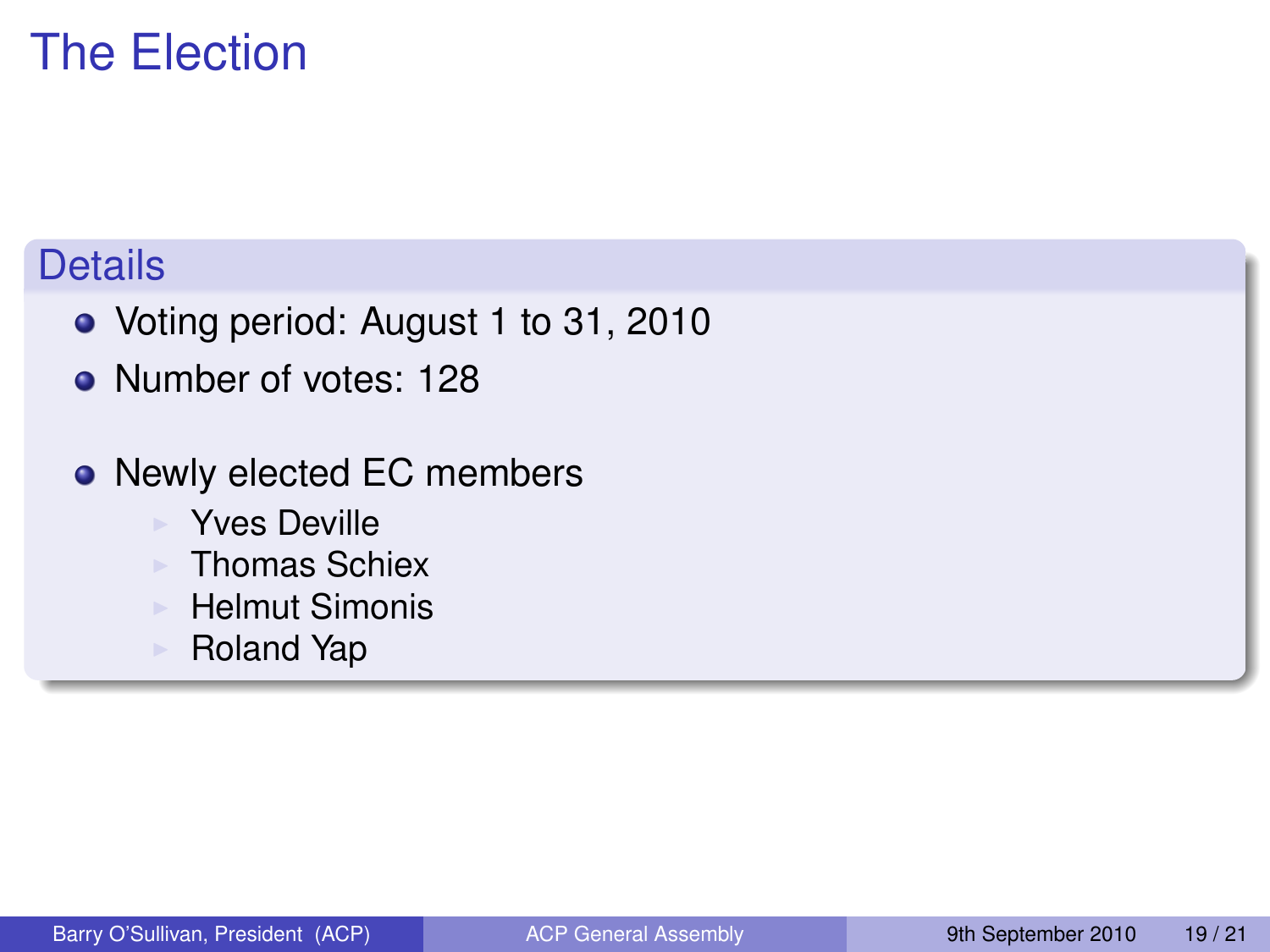# The 2011 ACP EC

### All elected members

- 
- 
- 
- 
- 
- 
- 

Yves Deville Elected 2011-2014 John Hooker Elected 2009-2012 • Barry O'Sullivan **Elected 2009-2012** • Thomas Schiex **Elected 2011-2014** Helmut Simonis Elected 2011-2014 • Peter Stuckey **Elected 2009-2012** • Roland Yap **Elected 2011-2014**